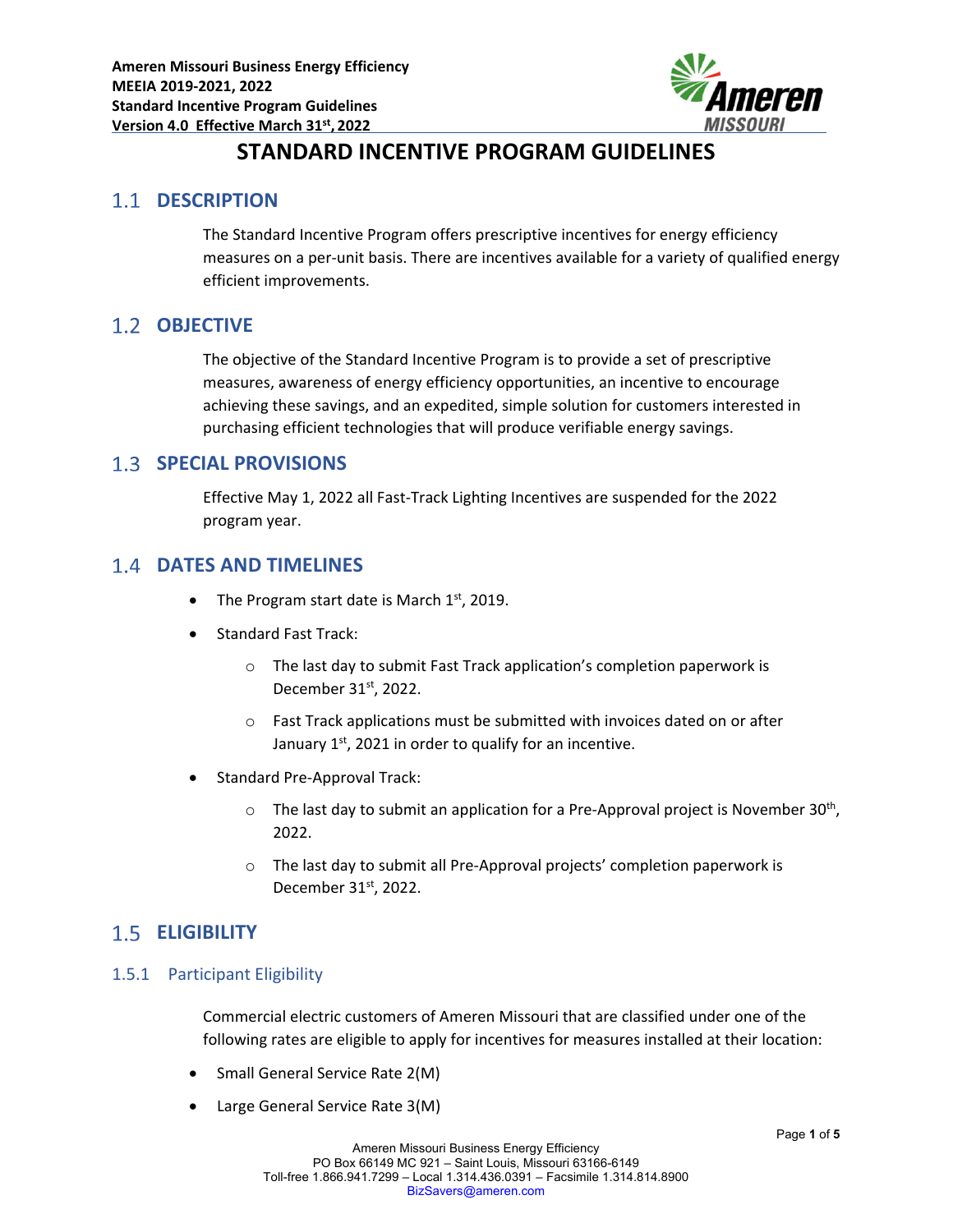

- Small Primary Service Rate 4(M)
- Large Primary Service Rate 11(M)

#### 1.5.2 Payee Eligibility

Eligible Ameren Missouri customers may elect to receive incentive payments for qualifying measures through one of the following methods:

- By check to the Ameren Missouri customer associated with the project
- As a bill credit toward the Ameren Missouri company account where qualifying measures were installed
- By authorizing a check to be made payable to an approved Ameren Missouri Trade Ally (TA) in good standing

**Note:** Upon receiving completed applications where an approved TA in good standing is the payee, the BizSavers Team may contact the customer to verify installation prior to processing applications**.**

#### 1.5.3 Equipment eligibility

A list of energy efficiency measures eligible under the Standard Incentive Program can be found at *AmerenMissouri.com/*BizSavers.

For efficient **equipment that is not replacing existing equipment**, for example, in a new facility, an addition to existing facility, or a gut rehab project:

- Lighting equipment is not eligible for the Standard Incentive Program, but may qualify for an incentive though the Custom Incentive Program
- Non‐lighting equipment is eligible for the Standard Incentive Program *if* the baseline efficiency required by applicable local code does not exceed the 'Inefficient Equipment/Baseline Condition' on the standard incentive list.
	- o If local code requirements *do* exceed the 'Inefficient Equipment/Baseline Condition,' but energy savings over local code are achieved, equipment may be eligible for an incentive for the incremental energy savings, where noted on the standard incentive list.

Energy Efficient equipment that is not eligible through the Standard Incentive Program may still be eligible in other Ameren Missouri BizSavers Programs.

Equipment qualifying under the Standard Incentive Program may not be purchased or installed prior to January  $1<sup>st</sup>$ , 2021.

Ameren Missouri electric business customers are not eligible for incentives on:

 Any equipment already discounted through Ameren Missouri Residential Energy Efficiency Programs.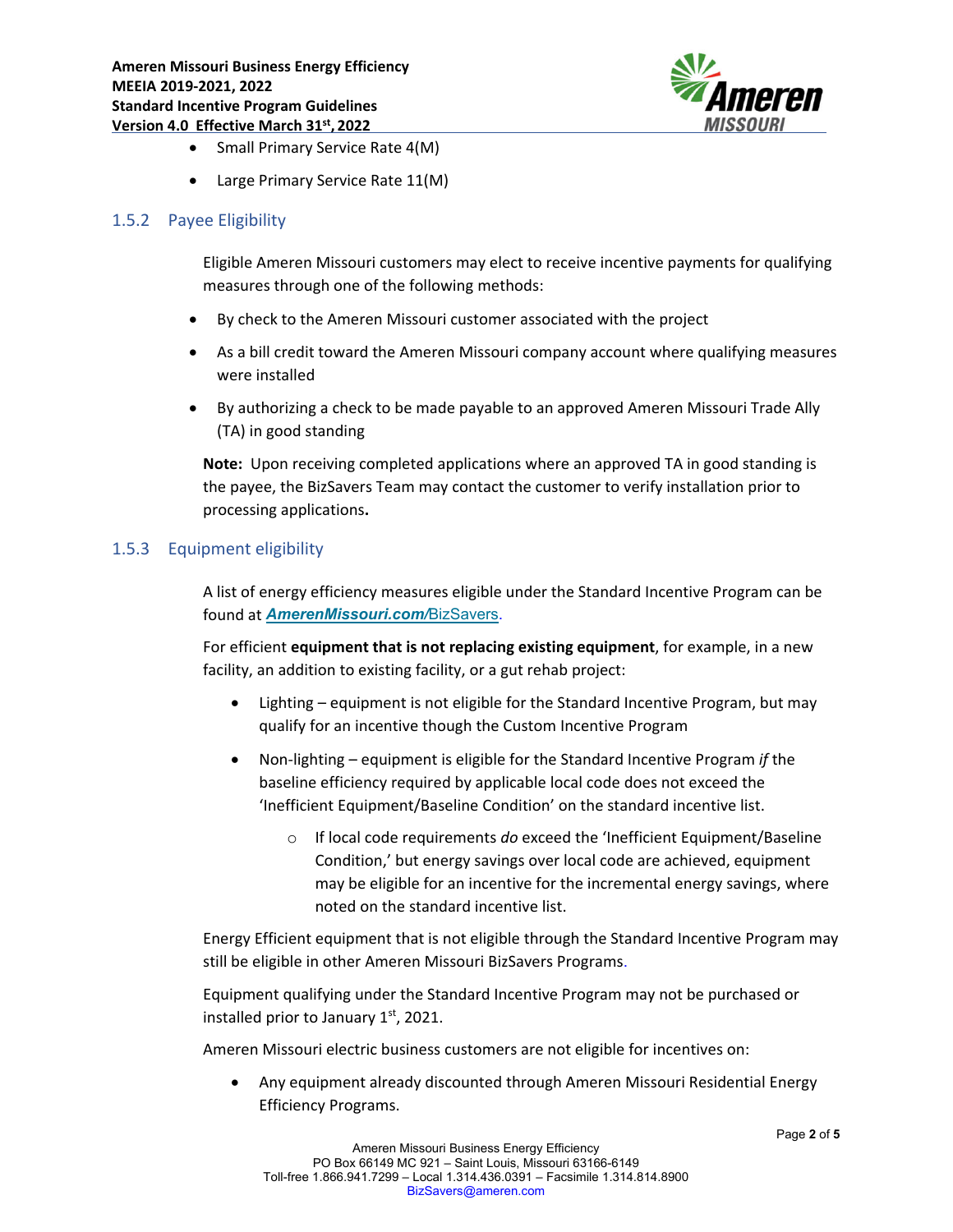

 Any equipment for which the facility type and scope of work qualify for incentives via the multifamily market rate or income qualified programs.

*Note: Please see the list of participating stores for the Residential Program on AmerenMissouri.com and be aware of point of purchase advertising as an indication of products that may have already received a Residential Incentive. For questions about whether a certain facility or equipment type is eligible for an incentive please contact the* BizSavers *program office at 1.866.941.7299 or* BizSavers*@ameren.com. Please have the product and/or site details (ex. store name, product SKU, installed site address) available for review.*

#### 1.5.4 Project eligibility

Standard Incentive Program applications will be approved based on fulfillment of eligibility requirements, technical review and approval, passed inspections, and compliance with program terms and conditions.

Equipment must be installed prior to submitting a Fast Track project application in order to qualify for an incentive.

Equipment must be installed prior to submitting completion paperwork for a pre‐approved project application in order to qualify for an incentive.

# 1.6 **PROCESS**

### 1.6.1 Determining measure eligibility

- 1. Before purchasing and installing equipment for your project, verify that a Standard Incentive is available by reviewing the Standard Incentive Program list of measures and incentives posted on AmerenMissouri.com/BizSavers or by downloading the most current version of the application.
	- a. If a measure meets the Standard Incentive Program measure eligibility requirements it must be applied for through the Fast Track or Pre‐Approval process in the Standard Incentive Program.
	- b. If a measure does not meet Standard Incentive Program eligibility requirements it may be eligible for a Custom Incentive. Please refer to the Custom Incentive Program at AmerenMissouri.com/BizSavers.

#### 1.6.2 Fast Track Application Process

- 1. If the project exclusively contains eligible Standard Incentive Program Fast Track measures (as identified on the Standard Incentive List) with an estimated incentive of less than \$15,000, you can proceed with equipment purchase and installation.
- 2. After installation, submit your application with completion paperwork to the BizSavers Team.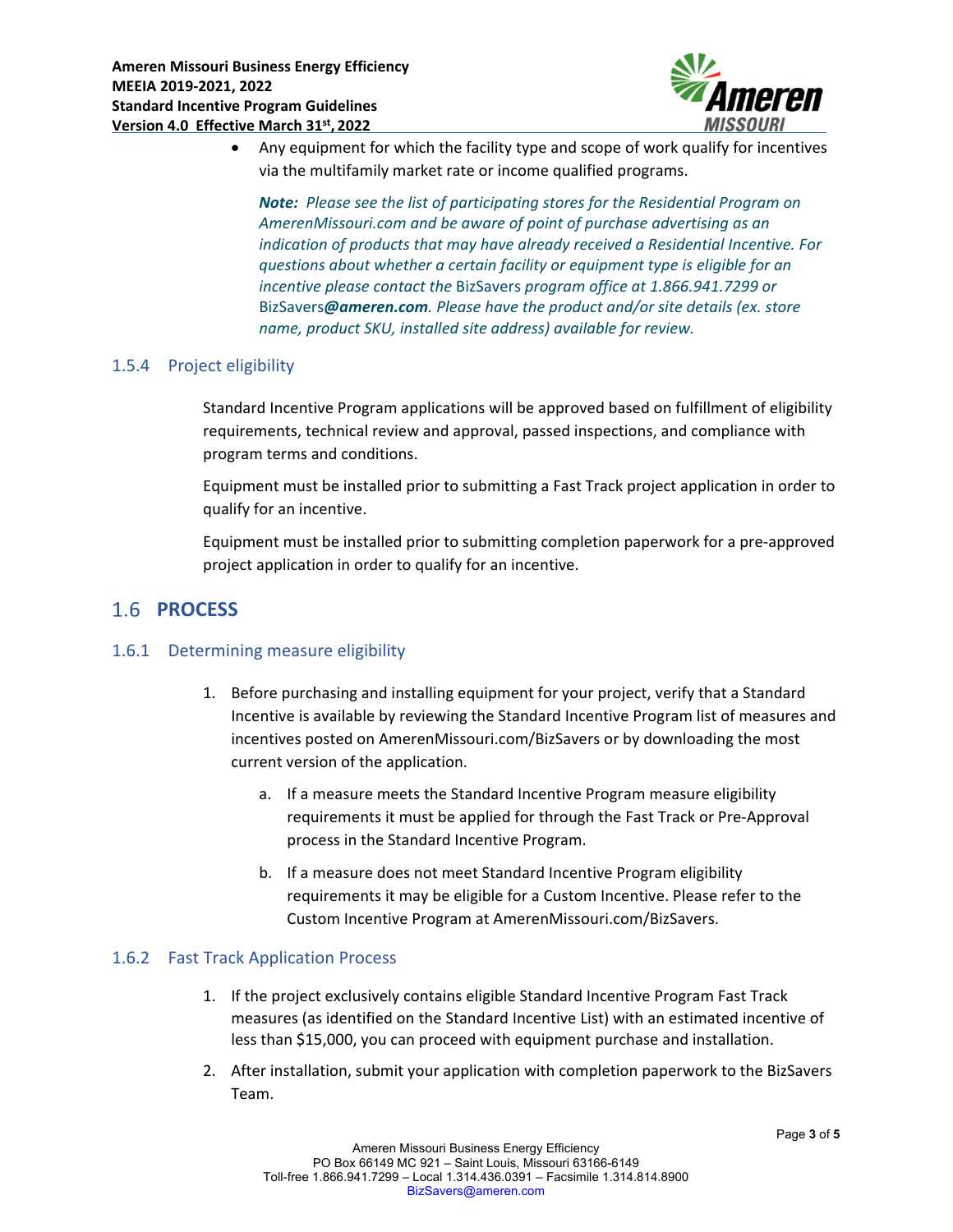

- a. The customer must receive the project invoice prior to submitting the application.
- b. Invoices must be itemized to show the following:
	- i. Installation (labor) price
	- ii. Equipment (material) price
	- iii. Equipment (material) specification or model number
	- iv. Miscellaneous support equipment price
	- v. Disposal fees
	- vi. Incentive amount on final application
- 3. Once the BizSavers Team receives your completed application they will perform a technical review and final approval prior to your incentive being distributed.

*Note: The* BizSavers *Team may identify additional questions or documentation requirements during technical review.* 

*Note: After submittal of the completion paperwork and completed application the project may be subject to an inspection. All Standard Incentive Program projects are subject to inspections.*

#### 1.6.3 Pre‐Approval Application Process

- 1. For projects with incentives that are identified as 'pre‐approval' on the Standard Incentive Program list of measures and/or those with estimated incentives of \$15,000 or greater: the BizSavers Team will review, inspect (as necessary), and determine the value of the incentive offer. Once determined, the incentive offer will be sent to the project contacts for their review.
	- a. Upon receipt of the offer, the customer may proceed with purchase and installation of equipment.
- 2. Upon complete installation of the offered Standard Pre‐Approval measures, submit the project application and required documentation (outlined in the application) to the BizSavers Team at BizSavers*@ameren.com*.
	- a. To expedite the inspection process, please submit digital photos of the installed equipment.
	- b. After complete installation ensure that the completed application is adjusted to accurately represent installed equipment (ensure to identify any changes from the offer).

*Note: All projects are subject to inspection after submittal of the completion paperwork and completed application. Projects with incentives greater than or equal to \$15,000 may require a pre‐ and post‐ installation inspection.*